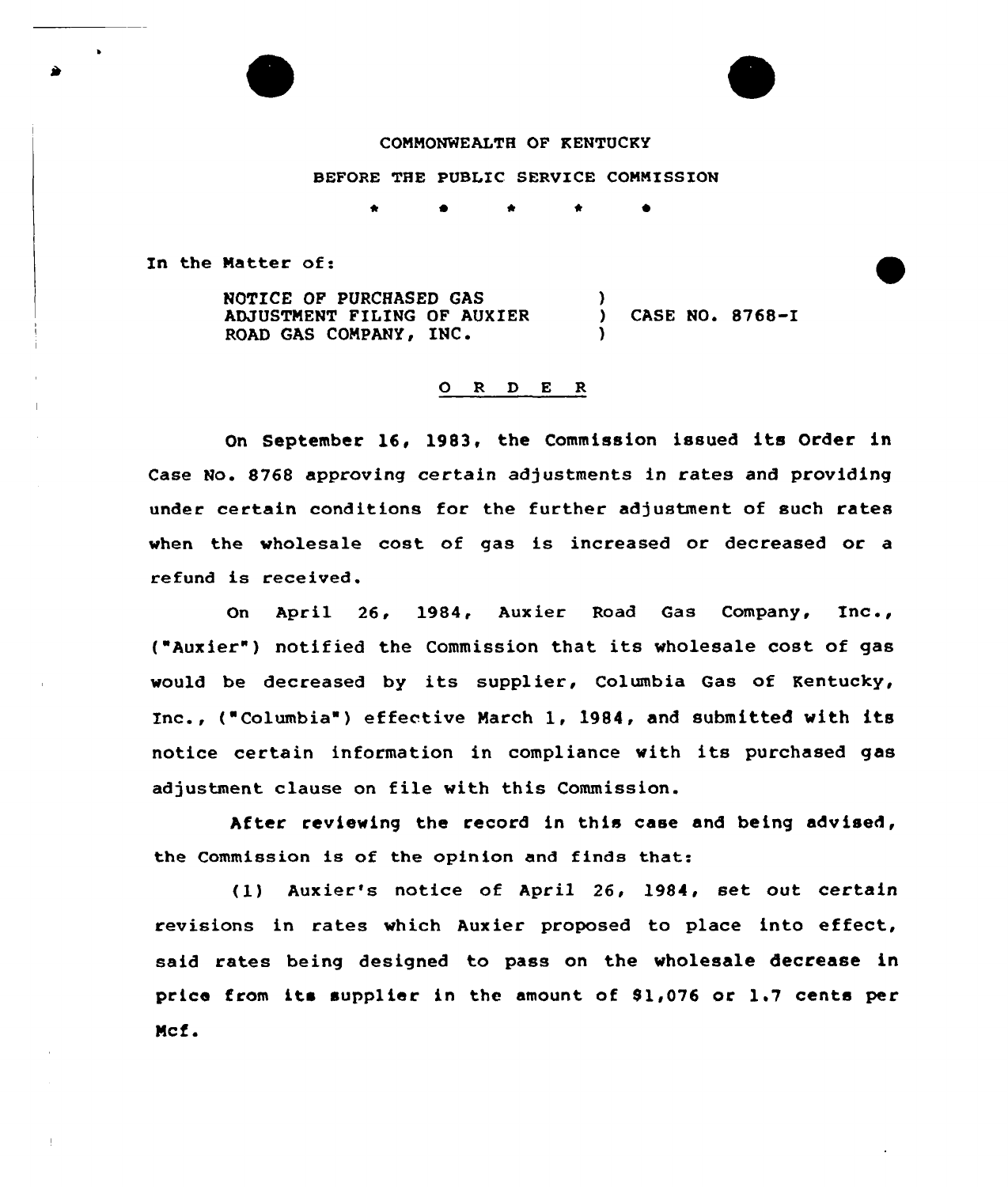(2) On April 12, 1984, Columbia notified Auxier of a wholesale decrease in the cost of gas effective Narch 1, 1984.

(3) Due to the retroactive nature of Columbia's decrease, Auxier should report to the Commission any excess revenues collected during the period from Narch 1, 1984, to the date the proposed rates are implemented, along with a plan to refund any excess collections to its customers.

(4) Auxier's adjustment in rates under the purchased gas adjustment provisions approved by the Commission in its Order in Case No. 8768 dated September 16, 1983, is fair, just and reasonable and in the public interest. and should be effective with gas supplied on and after Narch 1, 1984.

IT IS THEREFORE ORDERED that the rates in the Appendix to this Order be and they hereby are authorized effective with gas supplied on and after Narch 1, 1984.

IT IS FURTHER ORDERED that within 30 days of the date of this Order Auxier shall report to the Commission any excess revenues collected during the period from March 1, 1984, to the date the proposed rates are implemented, along with a plan to refund any excess collections to its customers.

IT IS FURTHER ORDERED that within 30 days of the date of this Order Auxier shall file with this Commission its revised tariffs setting out the rates authorized herein.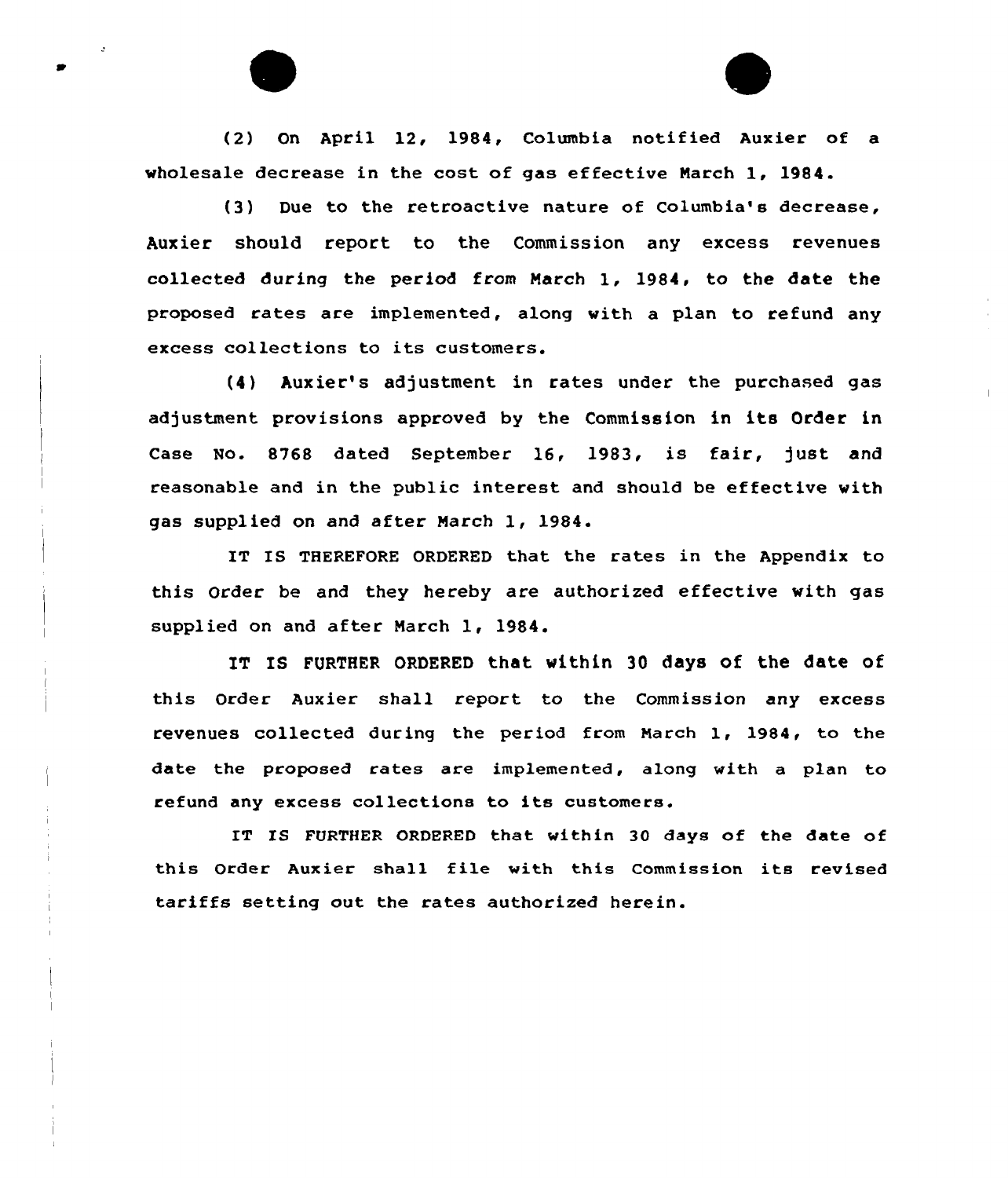

Done at Frankfort, Kentucky, thi8 7th day of Nay, 1984.

PUBLIC SERVICE CONNISSION

ullf **Chaifman** vice Chairman UU JAL **Commissioner** 

Ţ.

ATTEST:

**Secretary**